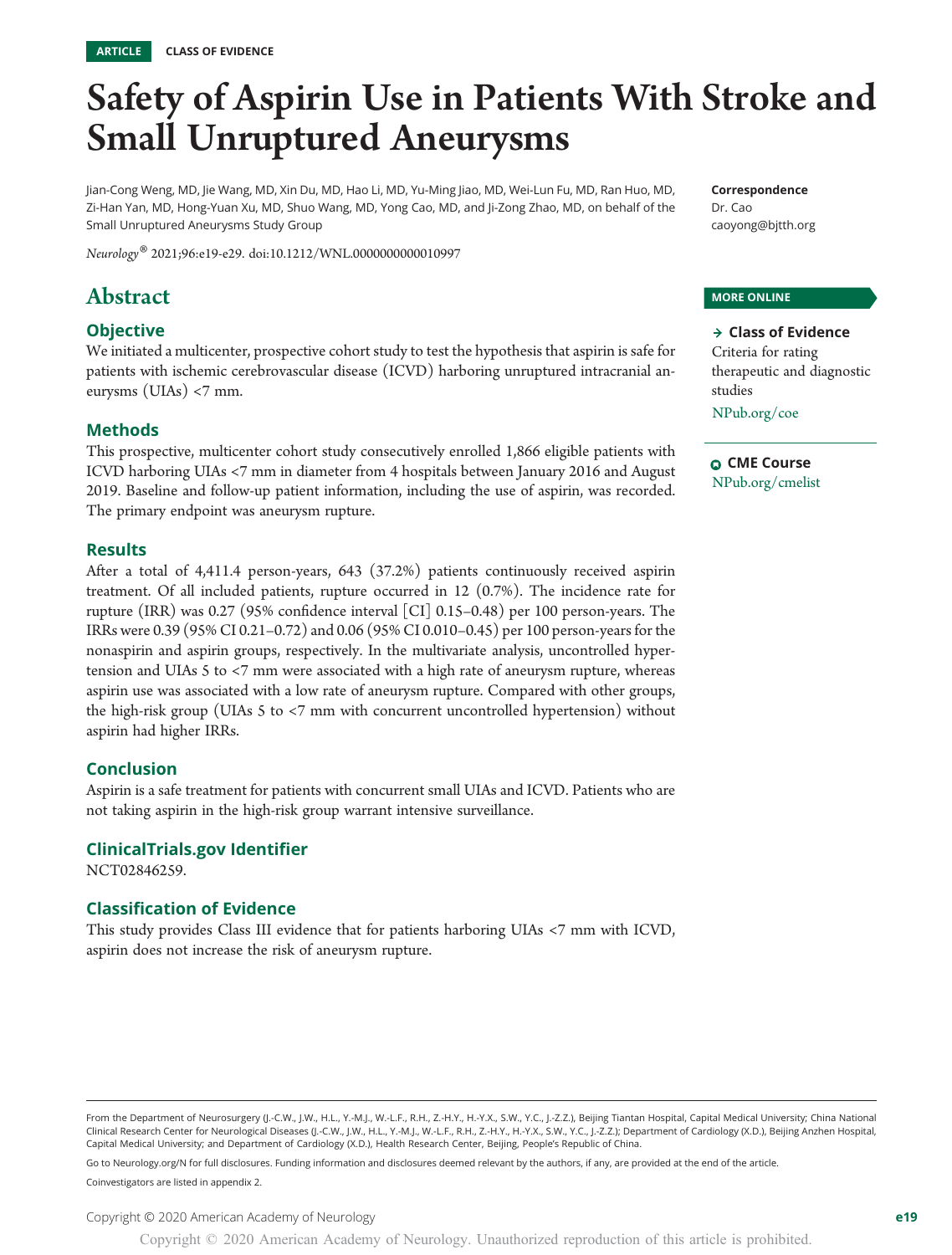# **Glossary**

 $CI =$  confidence interval;  $DBP =$  diastolic blood pressure;  $HR =$  hazard ratio;  $ICVD =$  ischemic cerebrovascular disease;  $IRR =$ incidence rate for rupture; PROTECT-U = Prospective Randomized Open-Label Trial to Evaluate Risk Factor Management in Patients With Unruptured Intracranial Aneurysms; SAH = subarachnoid hemorrhage; SBP = systolic blood pressure; UIA = unruptured intracranial aneurysm.

The management of small unruptured intracranial aneurysms (UIAs) has been a very controversial topic in neurosurgery.<sup>1</sup> The standard of care has been to observe these lesions.<sup>2,3</sup> However, aneurysms <7 mm accounted for 69.6% to 71.8% of all ruptured aneurysms. $4.5$  The determination of the high rupture risk of a small aneurysm is critical to prevent fatal and disabling intracranial hemorrhage.

Currently, high-resolution MRI simultaneously detects UIAs and ischemic cerebrovascular disease (ICVD) more frequently. $6,7$  Aspirin is the standard secondary preventive agent prescribed to patients with ICVD.<sup>8</sup> Researchers have not clearly determined whether aspirin is safe for patients with ICVD harboring small aneurysms. Short-term (<3 months) use of aspirin was associated with an increased risk of aneurysm rupture.<sup>9,10</sup> However, aspirin was recently described as a potential therapeutic modality in preventing aneurysm rupture by exerting an anti-inflammatory effect on the wall of the aneurysm.<sup>11,12</sup>

Thus, we initiated a multicenter, prospective cohort study to elucidate the risk of small UIA rupture and to test the hypothesis that aspirin is safe for patients with ICVD harboring small UIAs.

# **Methods**

# Classification of Evidence

The primary research question was to investigate whether aspirin use was safe in patients harboring UIAs <7 mm with concurrent ICVD. This study provides Class III evidence that for patients harboring UIAs <7 mm with ICVD, aspirin does not increase the risk of aneurysm rupture.

# Standard Protocol Approvals, Registrations, and Patient Consents

We performed this study [\(clinicaltrials.gov](http://clinicaltrials.gov) identifier NCT02846259) according to an institutional review board– approved protocol in compliance with local and institutional regulations for studies of human participants. Written informed consent was obtained from all patients (or guardians of patients) participating in the study, and a signed patient consent-to-disclosure form was obtained for the use of any recognizable patient photos.

# Study Design and Participants

This multicenter cohort study consecutively enrolled eligible patients in 4 hospitals from January 2016 to August 2019.

Previous articles have analyzed the risk factors predicting UIA rupture, which included a history of subarachnoid hemorrhage (SAH), a familial history of aneurysms, multiple aneurysms, a multilobulated morphology, and modifiable risk factors (previous and current cigarette smoking, alcohol consumption, and antihypertensive treatment).  $^{13-25}$  Preventive management strategies (endovascular or surgical aneurysm repair) may be more appropriate for patients with the aforementioned risk factors. In our study, we excluded patients with these unmodifiable rupture risk factors. Patients included in our study must fulfill all the following inclusion criteria: (1) UIAs <7 and  $\geq$ 2 mm in the greatest diameter confirmed by magnetic resonance angiography, CT angiography, or digital subtraction angiography; (2) either symptomatic ICVD (ischemic stroke or TIA) or asymptomatic ICVD (clinically silent lacunar infarction identified on brain CT/MRI)<sup>6,26,27</sup>; (3) age >18 years; and (4) provision of written informed consent.

The exclusion criteria were as follows: (1) a history of intracranial aneurysm rupture–related hemorrhage or multiple aneurysms; (2) a family history of intracranial aneurysm; (3) a history of vascular malformation (arteriovenous malformation, Moyamoya disease, etc), intracranial tumor, hydrocephalus, and hypertensive cerebral hemorrhage; (4) allergy to contrast medium; (5) severe neurologic disability (modified Rankin Scale score  $\geq$ 3); and (6) fusiform or daughter sac UIAs.

# Procedures

Two radiologists who were blinded to the participants' information identified the location, size, and number of UIAs and whether cerebral ischemic changes were present in images to reduce the measurement bias. Disagreements over the diagnostic results between radiologists were resolved by discussion, with the involvement of senior radiologists when necessary. The determination of the aneurysm size was based on the greatest dimension of the aneurysmal sac on the image. Then, neurologists and neurosurgeons simultaneously confirmed the diagnoses of all patients with UIAs accompanied by cerebral ischemic stroke or ischemic changes on images. The aneurysm size, location, and number were detected with the picture archiving and communications system. Then, on the basis of the Malhotra and Population, Hypertension, Age, Size of Aneurysm, Earlier SAH from Another Aneurysm, Site of Aneurysm (PHASES) studies, we categorized the size of the UIAs into 3 groups: <3, 3 to <5, and 5 to <7 mm.<sup>13,28</sup> After this screening process, our study included 1866 patients harboring UIAs accompanied by ICVD. On the basis of the presence of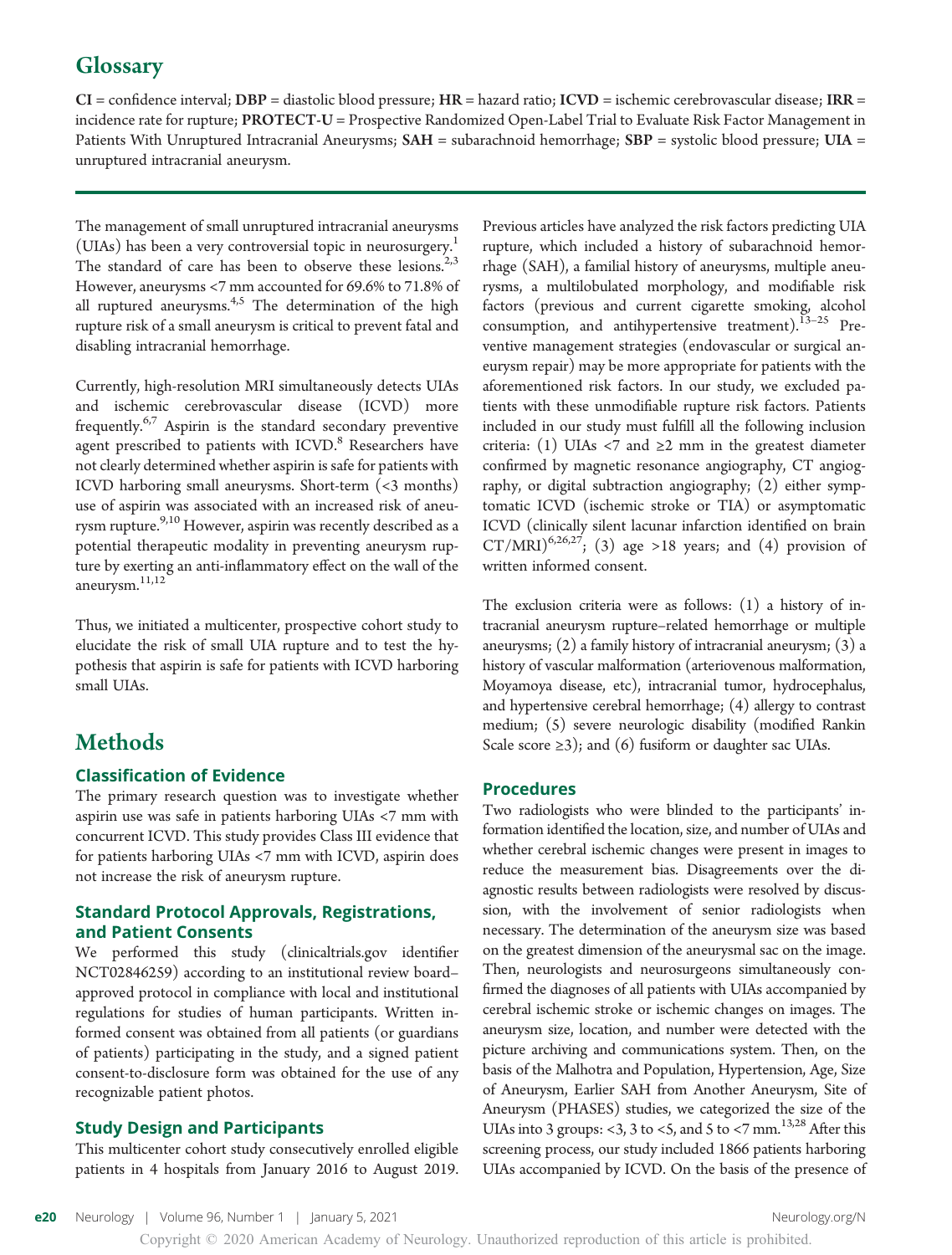clinical signs of acute stroke, we categorized all patients into the symptomatic ICVD group and the asymptomatic ICVD group. 6

Researchers asked all participants to complete a standard questionnaire to provide demographic data. The demographic and clinical variables of the patients with UIAs included age, sex, main complaint, personal medical history, body weight, body height, medication history (dosage, frequency, and duration), alcohol consumption, previous or current cigarette smoking, and performance status according to the modified Rankin Scale score.<sup>29</sup> The median age and hypertension duration was 62 (range, 18–100) years and 10 (range, 0.1–65.0) years, respectively. Then, we categorized the patients into 2 groups according to age  $(<60$  and  $\geq 60$  years) and hypertension duration  $(<10$  and  $≥10$  years).

Our electronic medical record system recorded at least 3 telephone numbers to reduce the withdrawal bias. All participants received outpatient clinic visits or telephone followup, and researchers recorded the daily blood pressure level, medication use (antihypertensive drugs, aspirin, and lipidlowering drugs), and other parameters every 3 to 6 months from January 2016 to September 2019. We defined patients who took aspirin at least 3 times per week as aspirin users, including standard (325 mg) and low-dose (75–100 mg) aspirin. Nonaspirin users did not use aspirin.<sup>30</sup> Patients on aspirin were censored at the time they discontinued this drug. According to the frequency of alcohol consumption, we categorized the patients as regular alcohol drinkers (drink once or more than once per week) and occasional alcohol drinkers (drink less than once per week). $31$  For the smoking status, patients were stratified into nonsmoker, former smoker, and current smoker groups. $<sup>2</sup>$  In addition, we divided patients into</sup>





[Neurology.org/N](http://neurology.org/n) **Neurology | Volume 96, Number 1 | | January 5, 2021 e21**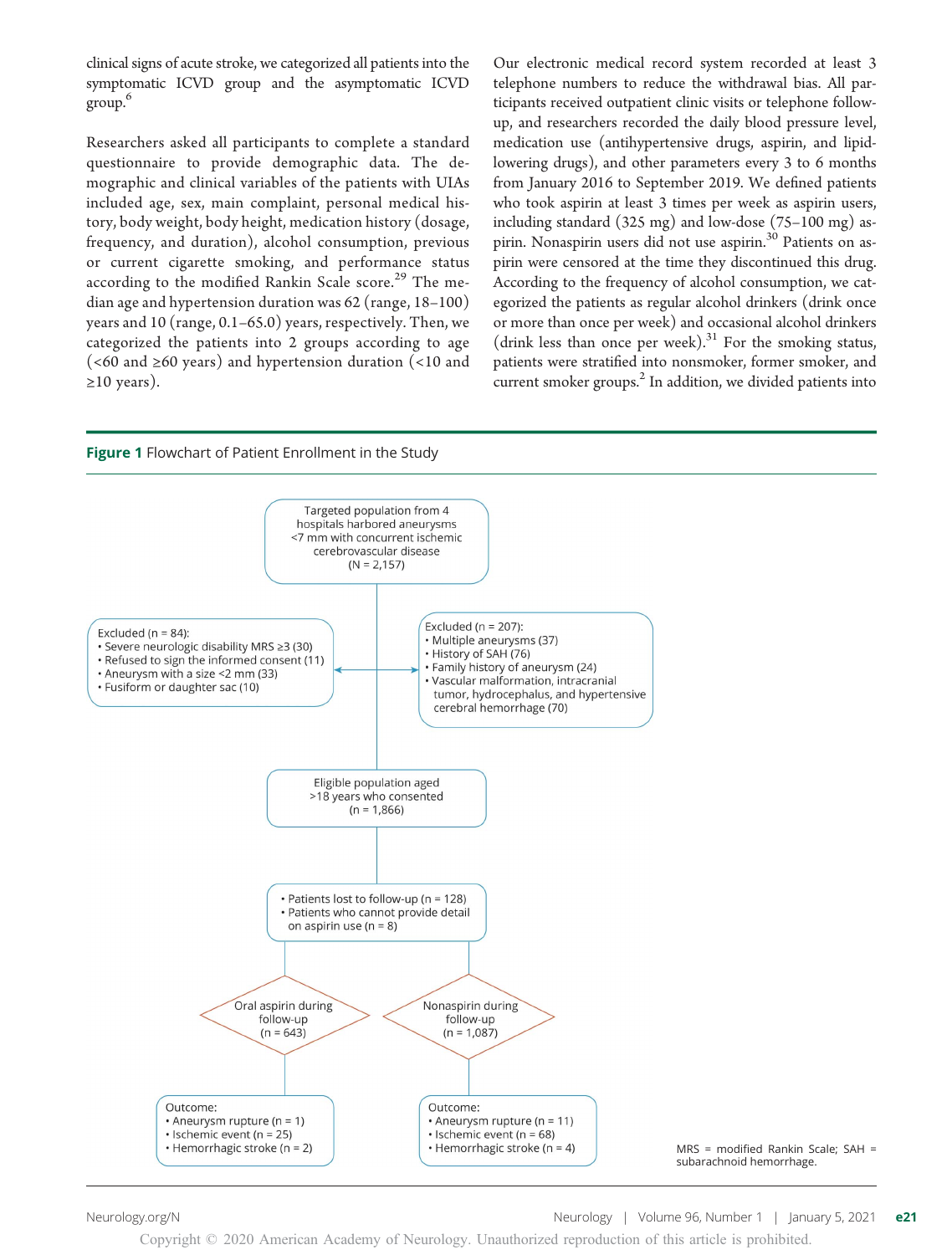3 groups according to the history of hypertension and actual blood pressure data: nonhypertension, controlled hypertension, and uncontrolled hypertension groups. Controlled hypertension referred to the receipt of standard hypertension treatment (daily targeted mean systolic blood pressure [SBP]/diastolic blood pressure [DBP] <140/90 mm Hg with a home SBP measuring device), and uncontrolled hypertension was defined as SBP/DBP ≥40/90 mm Hg (even when the patient was taking antihypertensive medications). $32$ 

From January 2016 through December 2019, a subset of patients agreed to undergo follow-up imaging at 3 and 12 months and then annually after recruitment, and researchers required them to image subsequently with the same imaging modality. Aneurysm growth was defined as  $(1)$  growth  $\geq 1.0$  mm in at least 1 direction determined with identical imaging modalities; (2) growth  $\geq 0.5$  mm in 2 directions determined with identical imaging modalities; and (3) an indisputable change in aneurysm shape (i.e., change from a regular shape to an irregular shape).33,34

When patients refused to participate in further follow-up visits or failed to return due to other medical conditions (death due to causes other than aneurysmal SAH), the follow-up period was recorded as the time from their inclusion to the last day of follow-up.

# **Outcomes**

The primary endpoint was UIA rupture. Preoperative CT or MRI, CSF analysis, or a neurosurgeon during the operation confirmed the diagnosis of aneurysm rupture. The patients who presented only with suspected symptoms of hemorrhage but not hemorrhagic changes on CT, MRI, or the CSF analysis were not recorded as having ruptured UIAs in our study.

The secondary outcomes included (1) recurrent or new ischemic events (symptoms suggestive of ischemic stroke or TIA and confirmed by neurologists in the town/village clinic of their choice)<sup>8</sup>; (2) hemorrhagic stroke, defined as the acute extravasation of blood into the brain parenchyma or subarachnoid space with associated neurologic symptoms and a bleeding area far from the aneurysm location  $\frac{8}{5}$  (3) death during the follow-up period; and (4) UIA growth.

# Statistical Analysis

Continuous variables are presented as mean  $\pm$  SD, and categorical variables are presented as number and percentage. An unpaired  $t$  test was used to compare continuous variables





(A) Unruptured intracranial aneurysms (UIAs) were more common in the seventh and sixth decades of life in both the male and female groups. (B) Violin plot shows the significant differences in aneurysm sizes among patients with a hypertension (HT) duration ≥10 years, a hypertension duration <10 years, and no hypertension. (C) Violin plot shows the significant difference in aneurysm sizes between posterior circulation and anterior circulation arteries.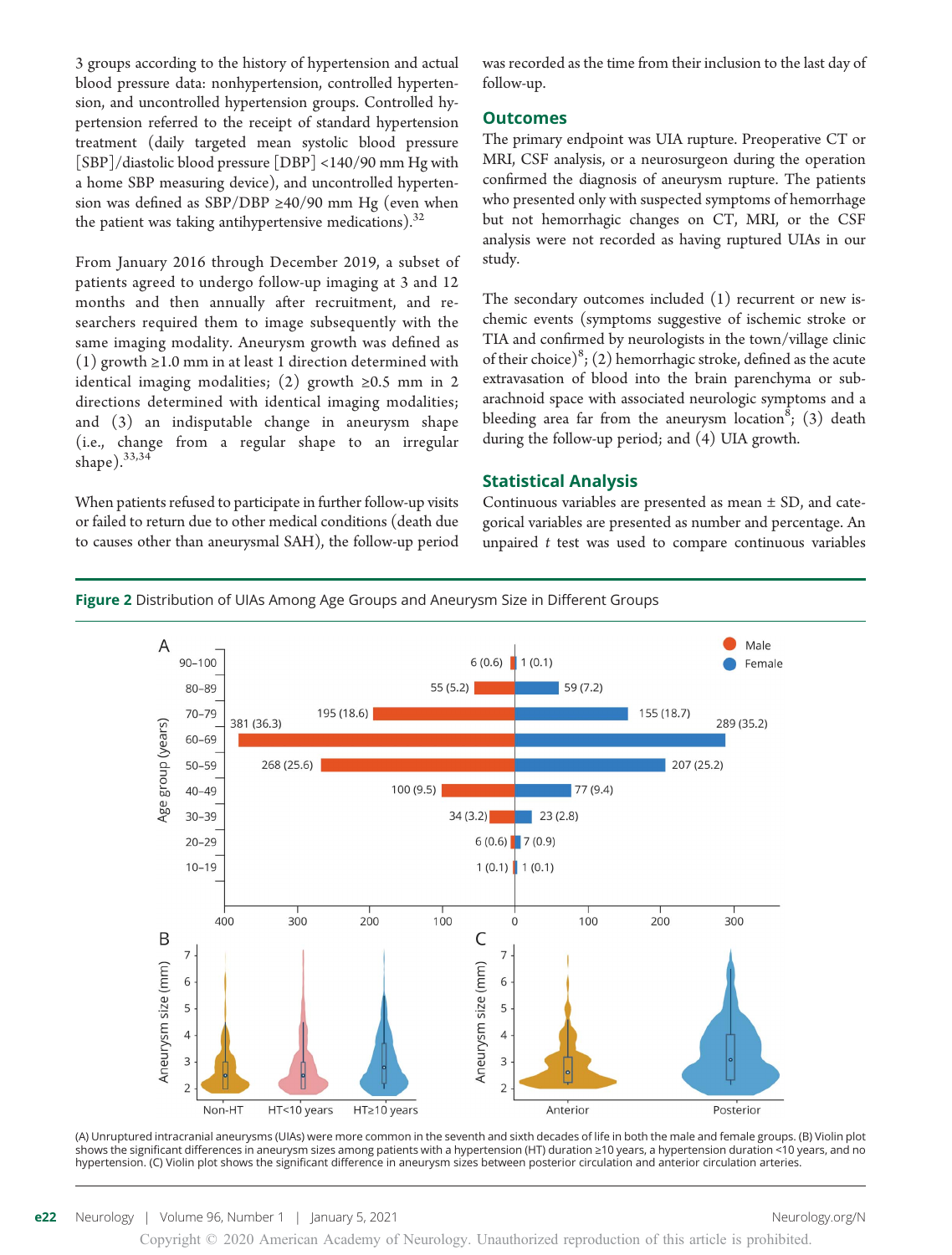(normality was proven with Q-Q plots). The incidence rate of the primary outcome event was calculated by dividing the number of events by person-years at risk, with the 95% confidence interval (CI) estimated by a Poisson model. The cumulative incidence of outcome events was presented in Kaplan-Meier curves. Univariate Cox proportional hazards analyses were performed to evaluate pertinent risk factors associated with UIA rupture and secondary outcomes. Covariates, including smoking and those covariates with values of  $p < 0.10$  in the univariate analysis, were entered into the multivariate Cox regression analysis with the backward stepwise selection method. Analyses were performed with the

#### Table 1 Baseline Characteristics of the Patients

| Characteristic                                 | Overall (n = 1866) | ASA (n = $643$ ) <sup>a</sup> | Non-ASA ( $n = 1,087$ ) <sup>a</sup> |
|------------------------------------------------|--------------------|-------------------------------|--------------------------------------|
| Age, mean, y                                   | $61.9 \pm 11.7$    | $64.4 \pm 9.7$                | $60.3 \pm 12.4$                      |
| Age ≥60 y, n (%)                               | 1,144 (61.3)       | 461 (71.7)                    | 592 (54.5)                           |
| Female, n (%)                                  | 820 (43.9)         | 249 (38.7)                    | 508 (46.7)                           |
| BMI ≥24 kg/m <sup>2</sup> , <sup>b</sup> n (%) | 1,154 (61.8)       | 428 (66.6)                    | 641 (59.0)                           |
| Current smoking, <sup>b</sup> n (%)            | 446 (23.9)         | 184 (28.6)                    | 233 (21.4)                           |
| Regular alcohol drinkers, n (%)                | 634 (34.0)         | 244 (37.9)                    | 346 (31.8)                           |
| Medical history, n (%)                         |                    |                               |                                      |
| <b>Hypertension</b>                            | 1,115 (59.8)       | 457 (71.1)                    | 580 (53.4)                           |
| Previous TIA or ischemic stroke                | 391 (21.0)         | 168 (26.1)                    | 192 (17.7)                           |
| Hyperlipidemia <sup>b</sup>                    | 479 (25.7)         | 205 (31.9)                    | 236 (21.7)                           |
| Diabetes mellitus <sup>b</sup>                 | 433 (23.2)         | 181 (28.1)                    | 216 (19.9)                           |
| <b>Coronary heart disease</b>                  | 219 (11.7)         | 91 (14.2)                     | 113 (10.4)                           |
| Medications, n (%)                             |                    |                               |                                      |
| Antihypertensive drugb                         | 968 (51.9)         | 398 (61.2)                    | 505 (46.5)                           |
| Lipid-lowering drug                            | 944 (50.6)         | 388 (60.3)                    | 489 (45.0)                           |
| Location, n (%)                                |                    |                               |                                      |
| Middle cerebral artery                         | 170 (9.1)          | 64 (10.0)                     | 92(8.5)                              |
| <b>ACoA</b>                                    | 115(6.2)           | 32(5.0)                       | 78 (7.2)                             |
| Internal carotid artery                        | 1,209 (64.8)       | 404 (62.8)                    | 713 (65.6)                           |
| <b>PCoA</b>                                    | 73 (3.9)           | 23(3.6)                       | 43 (4.0)                             |
| Anterior cerebral artery                       | 61(3.3)            | 23(3.6)                       | 34(3.1)                              |
| <b>BA tip or BA-SCA</b>                        | 84 (4.5)           | 36(5.6)                       | 47 (4.3)                             |
| <b>VA-PICA or VB junction</b>                  | 76 (4.1)           | 35(5.4)                       | 36(3.3)                              |
| <b>Posterior cerebral artery</b>               | 42 (2.3)           | 16 (2.5)                      | 23(2.1)                              |
| Other                                          | 36 (1.9)           | 10(1.6)                       | 21 (1.9)                             |
| Size, mean ±SD, mm                             | $2.9 \pm 1.0$      | $2.9 \pm 1.1$                 | $2.9 \pm 1.1$                        |
| <3, n (%)                                      | 1,085 (58.1)       | 367 (57.1)                    | 633 (58.2)                           |
| $3 - 5$ , n $(%)$                              | 647 (34.7)         | 228 (35.5)                    | 375 (34.5)                           |
| 5-<7, n (%)                                    | 134 (7.2)          | 48 (7.5)                      | 79 (7.3)                             |
|                                                |                    |                               |                                      |

Abbreviations: ACoA = anterior communicating artery; ASA = aspirin; BA = basilar artery; BMI = body mass index; ICVD = ischemic cerebrovascular disease (ischemic stroke or TIA); PCoA = posterior communicating artery; PICA = posterior inferior cerebellar artery; SCA = superior cerebellar artery; VA = vertebral artery; VB = vertebrobasilar.

a One hundred twenty-eight patients were lost to follow-up, and 8 patients could not provide details on medication use.

<sup>b</sup> There are 3, 6, 7, 13, 29, and 43 individuals with missing information on alcoholic consumption, BMI, hyperlipidemia, diabetes, history of smoking, and use of antihypertensive drugs, respectively.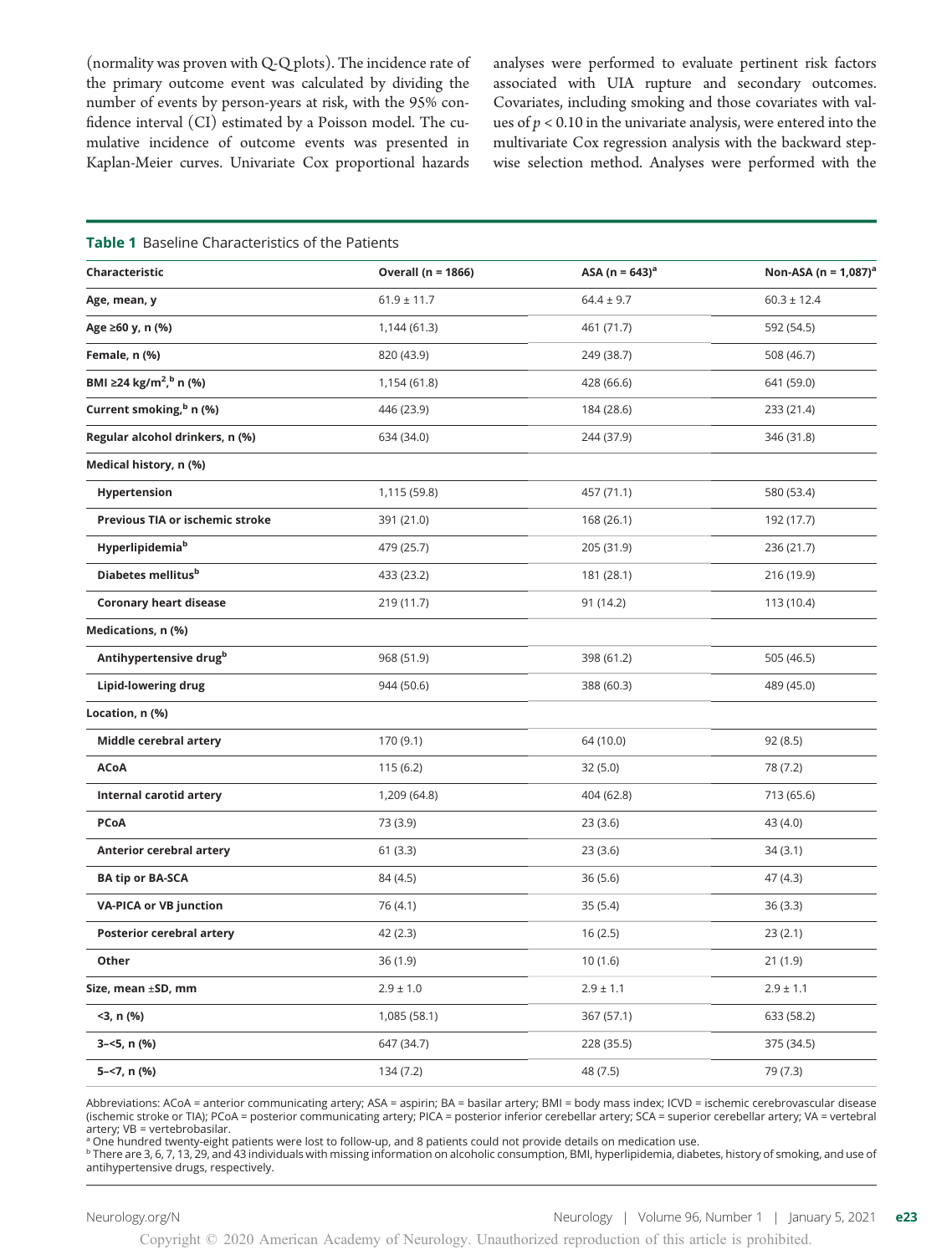statistical software STATA 14.0 (StataCorp, College Station, TX). All p values are based on 2-tailed statistical tests, with the significance level set at  $p < 0.05$ .

# Data Availability

Deidentified data that are not published within this article will be made available to any qualified investigator on request. Researchers requesting access to the data must sign the data access and use agreement before obtaining access. Data will be shared via a secure portal.

# **Results**

## Patient Characteristics

After screening for eligibility (figure 1), we prospectively enrolled 1866 consecutive eligible patients during the study period, and all participants were Chinese. The ratio of asymptomatic ICVD group to symptomatic ICVD group was nearly 3.8:1. UIAs were more common in the seventh and sixth decades of life in both the male and female groups (figure 2 and table 1).

## Size and Location of UIAs <7 mm

The most common size and location of UIAs <7 mm were 2.0 to 3.0 mm and the internal carotid artery, respectively (table 1). The mean sizes were  $3.3 \pm 1.3$  and  $2.8 \pm 1.0$  mm in posterior and anterior circulation arteries, respectively ( $p <$ 0.001). The mean sizes were 2.8  $\pm$  0.9, 2.8  $\pm$  1.0, and 3.0  $\pm$ 1.3 mm in patients without hypertension, patients with a hypertension duration <10 years, and patients with a hypertension duration ≥10 years, respectively ( $p < 0.001$ ). Significant differences in size were not observed among the other subgroups (figure 2).

#### **Outcomes**

After a mean follow-up duration of  $30.5 \pm 12.3$  months (range 1.0–45.6 months), 128 (6.9%) patients were lost to follow-up, and we excluded these patients from further analysis. During the follow-up period, 9 (0.5%) patients underwent an operation due to morphologic changes in 5 patients and fear of aneurysm rupture in 4 patients. The details of aspirin use are listed below. Six hundred forty-three (37.2%) patients used aspirin to prevent recurrent or new ischemic events; 624 patients took aspirin at a dose of 100 mg daily, 10 at a dose of 100 mg at least 3 times a week, and 9 at a dose of 75 mg daily. In addition, patients used the following other antithrombotic agents: 61 (3.5%) patients received clopidogrel with aspirin, and 30 (1.7%), 5 (0.3%), 5 (0.3%), and 4 (0.2%) patients took clopidogrel, dabigatran, warfarin, and rivaroxaban alone, respectively. All other antithrombotic agents were used for <3 months (mean time of use 1.2 months, range 0.3–3.0) months), and the mean follow-up time in these patients was 30.5 months (range 7.1–45.4 months). The mean interval between the discontinuation of medication and the end of follow-up was 30.2 months (range 6.1–44.4 months).

The primary outcome is shown in table 2. UIA rupture occurred in 12 (0.7%) patients, with a median rupture-free survival time of 14.6 months (range, 2.2–35.7 months). After a total of 4,411.4 person-years, the incidence rate for rupture (IRR) was 0.27 (95% CI 0.15–0.48) per 100 person-years. The rupture occurred in 11 of 1,087 (1.01%) and 1 of 643 (0.16%) in the nonaspirin and aspirin groups, respectively (hazard ratio [HR] 0.11, 95% CI 0.01-0.86,  $p = 0.035$ ). Therefore, the absolute risk reduction was 0.9% (95% CI 0.2%–1.5%), and the number needed to treat was 117 (95% CI 66–532). In patients taking aspirin, aneurysm rupture occurred in 1 of 394 male (HR 0.25, 95% CI 0.03–2.05, p <sup>=</sup> 0.195) and 0 of 249 female (HR 0.03, 95% CI 0-70.37,  $p =$ 0.368) patients, respectively. In the multivariate analyses, UIAs with diameters of 5 to <7 mm and uncontrolled hypertension were associated with a high rate of UIA rupture, whereas aspirin was associated with a low rate of UIA rupture (table 3). There were no statistical differences among current smokers, former smokers, and nonsmokers (HR 1.22, 95% CI 0.55–2.72,  $p = 0.621$ ). We stratified the patients into 3 groups according to the presence of 2 risk factors: the lowrisk group has no risk factors; the intermediate-risk group only has 1 risk factor; and the high-risk group has 2 risk factors. Compared with other groups, the IRR was higher in the patients in the high-risk group who were not taking aspirin (table 4).

Table 2 Incidence Rates of Aneurysm Rupture, Cerebral Ischemic Stroke or TIA, and Cerebral Hemorrhagic Stroke in the Aspirin and Nonaspirin Groups

|                                  | Overall       |                     | Nonaspirin    |                     | <b>Aspirin</b> |                     |
|----------------------------------|---------------|---------------------|---------------|---------------------|----------------|---------------------|
| Event                            | No. of events | IR (95% CI)         | No. of events | IR (95% CI)         | No. of events  | IR (95% CI)         |
| Aneurysm rupture                 | 12            | $0.27(0.15 - 0.48)$ | 11            | $0.39(0.21 - 0.72)$ |                | $0.06(0.01 - 0.45)$ |
| Recurrent or new IE <sup>a</sup> | 45            | 5.36 (4.00-7.18)    | 37            | 8.58 (6.22-11.84)   | 8              | 1.96 (0.98-3.92)    |
| New IE <sup>b</sup>              | 48            | 1.42 (1.08-1.89)    | 31            | 1.38 (0.97-1.97)    | 17             | 1.51 (0.94-2.43)    |
| <b>Hemorrhagic stroke</b>        | 6             | $0.14(0.06 - 0.30)$ | 4             | $0.14(0.05 - 0.38)$ |                | $0.13(0.03 - 0.51)$ |

Abbreviations: CI = confidence interval; IE = ischemic event; IR = incidence rates per 100 person-years.

Symptomatic ischemic cerebrovascular disease group.

**b Asymptomatic ischemic cerebrovascular disease group.**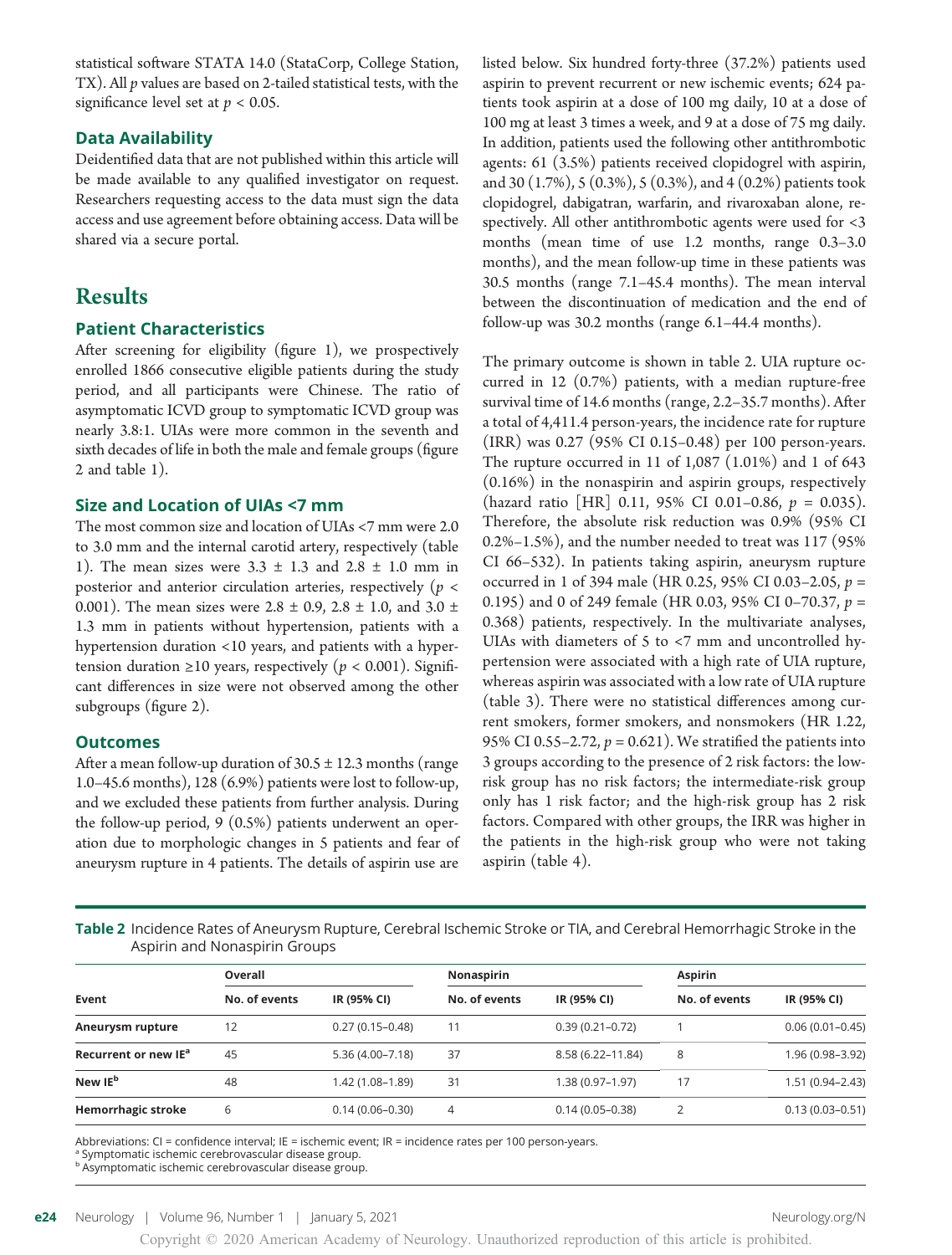|                                           | $\check{ }$    |                     |                    |                              |                    |
|-------------------------------------------|----------------|---------------------|--------------------|------------------------------|--------------------|
|                                           |                | Univariate analysis |                    | <b>Multivariate analysis</b> |                    |
| <b>Variables</b>                          | No. of events  | HR (95% CI)         | p Value            | HR (95% CI)                  | p Value            |
| Female                                    | 5              | $0.89(0.28 - 2.82)$ | 0.848              |                              |                    |
| Age $\geq 60$ y                           | 9              | $2.02(0.55 - 7.47)$ | 0.291              |                              |                    |
| Aneurysm size, mm                         |                |                     |                    |                              |                    |
| $<$ 3 (R)                                 | 5              |                     |                    |                              |                    |
| $3 - 5$                                   | 2              | $0.64(0.12 - 3.23)$ | 0.588              | $0.61(0.12 - 3.13)$          | 0.551              |
| $5 - 7$                                   | 5              | 7.66 (2.22-26.49)   | 0.001 <sup>b</sup> | 7.45 (2.15-25.79)            | 0.002 <sup>b</sup> |
| <b>Posterior circulation</b><br>artery    | $\overline{2}$ | 1.48 (0.32-6.75)    | 0.627              |                              |                    |
| <b>Previous TIA or ischemic</b><br>stroke | 3              | 1.28 (0.35-4.74)    | 0.710              |                              |                    |
| Diabetes mellitus <sup>c</sup>            | $\mathbf{1}$   | $0.32(0.04 - 2.46)$ | 0.272              |                              |                    |
| Hypertension <sup>c</sup>                 |                |                     |                    |                              |                    |
| <b>Nonhypertension (R)</b>                | 1              |                     |                    |                              |                    |
| <b>Controlled hypertension</b>            | $\overline{2}$ | 3.20 (0.29-35.26)   | 0.343              | 3.48 (0.32-38.52)            | 0.309              |
| <b>Uncontrolled hypertension</b>          | 9              | 13.59 (1.72-107.26) | 0.013 <sup>b</sup> | 16.66 (2.10-132.09)          | $0.008^{\rm b}$    |
| Hyperlipidemia <sup>c</sup>               | $\overline{2}$ | $0.59(0.13 - 2.67)$ | 0.489              |                              |                    |
| <b>Aspirin<sup>c</sup></b>                | $\mathbf{1}$   | $0.16(0.02 - 1.23)$ | 0.078              | $0.11(0.01 - 0.86)$          | 0.035 <sup>b</sup> |
| Antihypertensive drug <sup>c</sup>        | 8              | $0.38(0.08 - 1.81)$ | 0.227              |                              |                    |
| BMI ≥24 kg/m <sup>2c</sup>                | $\overline{7}$ | $0.88(0.28 - 2.79)$ | 0.833              |                              |                    |
| <b>Regular alcohol drinkers</b>           | 7              | $2.64(0.86 - 8.06)$ | 0.089              |                              |                    |
| Smoking <sup>c</sup>                      |                |                     |                    |                              |                    |
| Nonsmoker (R)                             | 5              |                     |                    |                              |                    |
| <b>Former smoker</b>                      | $\overline{2}$ | $1.67(0.32 - 8.60)$ | 0.541              |                              |                    |
| <b>Current smoker</b>                     | 5              | $2.54(0.73 - 8.77)$ | 0.141              |                              |                    |
|                                           |                |                     |                    |                              |                    |

#### Table 3 Univariate and Multivariate Cox Regression for Risk Factors Associated With UIA Rupture<sup>a</sup>

Abbreviations: BMI = body mass index; CI = confidence interval; HR = hazard ratio; R = reference; UIA = unruptured intracranial aneurysm. One hundred twenty-eight patients who were lost to follow-up were excluded from the rupture-free survival analysis.

 $p < 0.05$ .

 $\frac{c}{1}$  There are 3, 6, 7, 8, 13, 29, and 43 individuals with missing information on alcoholic consumption, BMI, hyperlipidemia, medication use of aspirin, diabetes, history of smoking, and use of antihypertensive drug, respectively.

Copyright © 2020 American Academy of Neurology. Unauthorized reproduction of this article is prohibited.

Table 2 summarizes the secondary outcomes. In symptomatic patients with ICVD, a significant difference in the incidence rate of ischemic events was observed between the nonaspirin and aspirin groups. In contrast, in asymptomatic patients with ICVD, no significant difference was observed between the nonaspirin and aspirin groups (figure 3). A significant difference in the incidence of hemorrhagic stroke was not observed between the aspirin and nonaspirin groups (HR 0.93, 95% CI 0.17–5.06). Fifty-two (3.0%) patients died: 9 (0.5%), 16 (0.9%), and 27 (1.6%) patients died of aneurysm rupture, cerebral ischemic events, and other causes, including pneumonia, cerebral hemorrhagic stroke, prostate cancer, and coronary heart disease, respectively.

Of all participants, only 272 patients underwent follow-up imaging. After a total follow-up time of 443.3 patient-years, 113 patients were continuously treated with aspirin, and aneurysm growth occurred in 31 (11.4%) patients, with a median growth-free survival time of 19.0 months (range 3.0–48.0 months). The incidence rate for aneurysm growth was 6.99 (95% CI 4.92–9.94) per 100 person-years. No aneurysm rupture occurred in the patients with aneurysm growth  $(n =$ 31): 5 received preventive treatment, and the remaining patients were still undergoing follow-up. Patients without changes in aneurysm morphology  $(n = 241)$  did not experience aneurysm rupture. In the multivariate Cox analysis, aspirin was associated with a low rate of UIA growth (HR 0.29, 95% CI 0.11–0.77).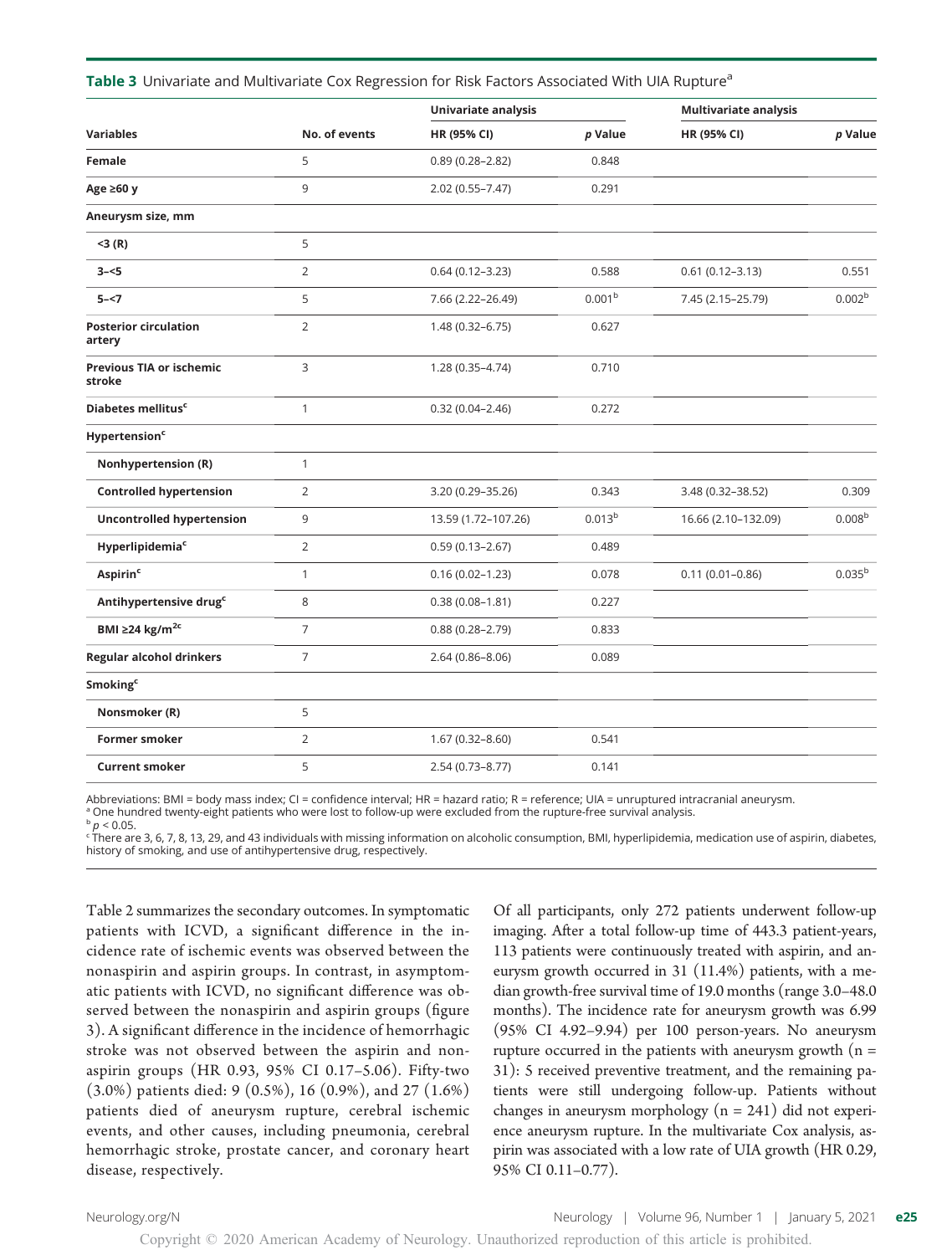#### Table 4 Aneurysm IRR in Different Risk Groups

| Aspirin (583)<br>Nonaspirin (1,026)<br>Group $(n)^a$<br>n/N<br><b>IRR (95% CI)</b><br><b>IRR (95% CI)</b><br>n/N<br>Low risk $(1,059)^b$<br>1/711<br>0/348<br>Intermediate risk (512) <sup>b</sup><br>1/217<br>7/295<br>$0.18(0.03 - 1.29)$<br>High risk (38) <sup>b</sup><br>0/18<br>3/20 |  |  |                     |
|--------------------------------------------------------------------------------------------------------------------------------------------------------------------------------------------------------------------------------------------------------------------------------------------|--|--|---------------------|
|                                                                                                                                                                                                                                                                                            |  |  |                     |
|                                                                                                                                                                                                                                                                                            |  |  |                     |
|                                                                                                                                                                                                                                                                                            |  |  | $0.04(0.01 - 0.31)$ |
|                                                                                                                                                                                                                                                                                            |  |  | $0.93(0.44 - 1.95)$ |
|                                                                                                                                                                                                                                                                                            |  |  | 6.56 (2.12-20.34)   |

Abbreviations: IRR = incidence rate for rupture per 100 person-years; n = number of events; N = total number in the corresponding group.

<sup>a</sup> There are 8 and 121 individuals missing information on medication use of aspirin and daily blood pressure, respectively.

<sup>b</sup> The patients were stratified into 3 groups according to the presence of 2 risk factors (uncontrolled hypertension and unruptured intracranial aneurysms with diameters of 5 to <7 mm): the low-risk group has no risk factors; the intermediate-risk group only has 1 risk factor; and the high-risk group has 2 risk factors.

# **Discussion**

Patients harboring small UIAs accompanied by ICVD are facing the composite risk of both hemorrhagic and ischemic events, particularly when using aspirin.<sup>35,36</sup> Our current multicenter, prospective cohort study showed that the IRR of patients with UIAs <7 mm and concomitant ICVD

was 0.27 per 100 person-years. Patients who were not taking aspirin harboring UIAs measuring 5 to <7 mm in diameter with concurrent uncontrolled hypertension present a higher rate of UIA rupture. Aspirin use was associated with lower rates of UIA rupture and growth. Therefore, aspirin use is considered to be safe for this specific population.

Figure 3 Kaplan-Meier Curve Showing the Cumulative Rate of Aneurysm Rupture and Ischemic Events



(A) There was a significant difference in the rate of aneurysm rupture between the aspirin (ASA) and non-ASA groups. (B) In patients with symptomatic ischemic cerebrovascular disease (ICVD), there was a significant difference in the rate of ischemic events between the ASA and non-ASA groups. (C) In patients with asymptomatic ICVD, there was no statistical difference in the rate of ischemic events between the ASA and non-ASA groups. CI = confidence interval; HR = hazard ratio.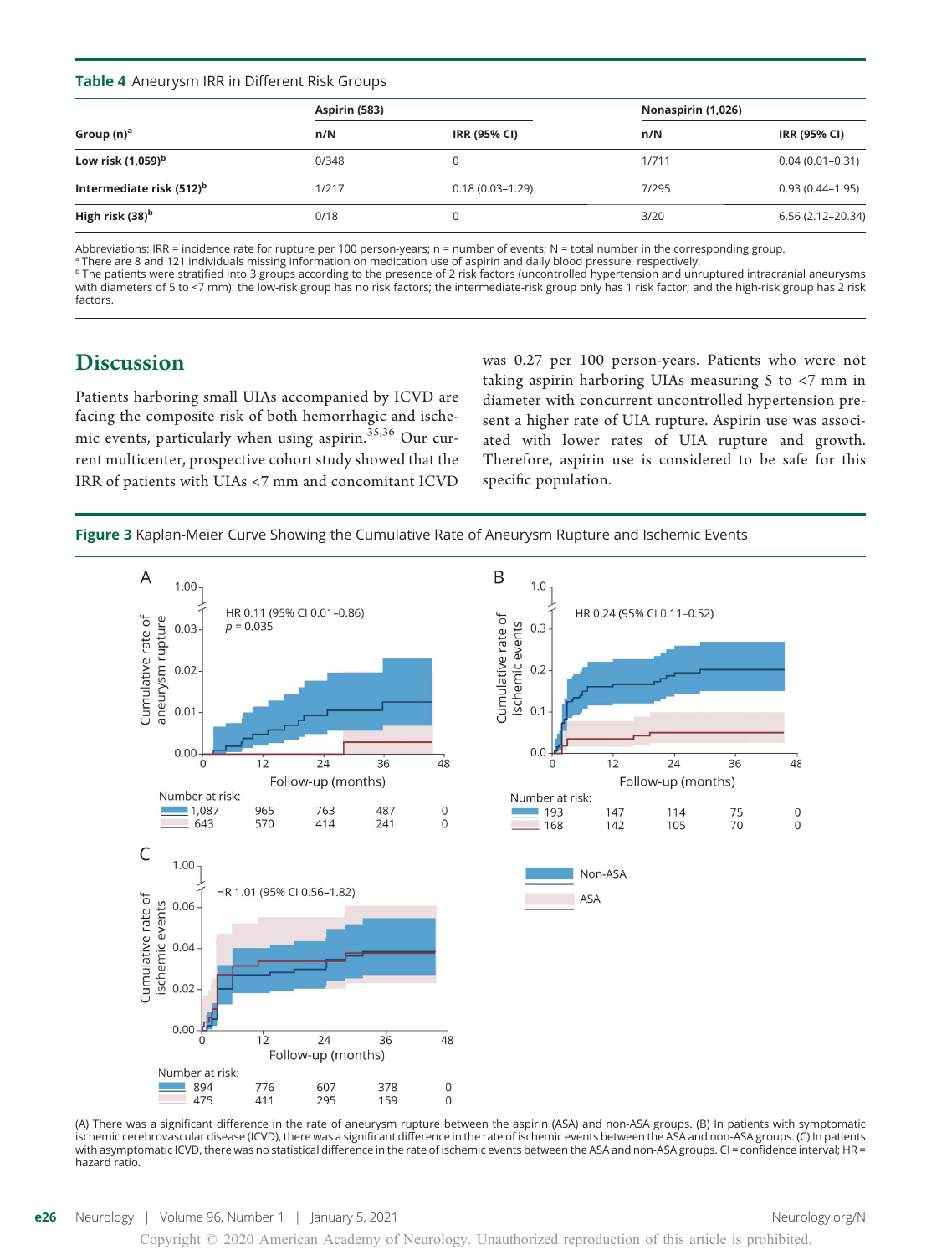Controversy exists regarding whether conservative treatment is appropriate for patients with UIAs 5 to <7 mm in diameter. Because of the relatively low rupture risk of patients with UIAs <7 mm, conservative management (routine, periodic imaging surveillance) would be appropriate for these patients.<sup>2</sup> Moreover, the Collaborative Unruptured Endovascular Versus Surgery (CURES) study reported the morbidity and mortality rates for UIA treatment of 3.6%–4.2%, indicating that the risk of preventive treatment outweighs the rupture risk of UIA sized 5 to  $\langle 7 \text{ mm.}^{37}$  However, a prospective study showed that in the UIAs <7 mm, aneurysms 5 to 6 mm in size were associated with a significantly increased risk of rupture compared with aneurysms 2 to 4 mm in size; therefore, the authors recommended preventive treatment for UIAs with diameters of 5 to 6 mm or larger.<sup>4</sup> In our study, compared with other groups, patients harboring UIAs 5 to <7 mm in diameter with concurrent uncontrolled hypertension who were not taking aspirin had a higher rate of rupture. Considering the fairly high morbidity and mortality rates associated with the preventive treatment of UIA, we suggest that patients in this subgroup warrant intensive surveillance at least.

Aspirin as an antiplatelet drug is also a powerful inhibitor of inflammation. The previous studies reported that inflammation plays a key role in the pathogenesis of intracranial aneurysm rupture. Blood flow leading to high wall shear stress activates proinflammatory signaling in endothelial cells, resulting in the infiltration of macrophages into the local site exposed to high wall shear stress. The inflammatory reaction predisposed the individual to UIA initiation, growth, and eventual rupture.<sup>38</sup> According to another study, aspirin is able to decrease inflammatory activities after 3 months in the aspirin treatment group.<sup>39</sup> Therefore, aspirin has emerged as a candidate for the noninvasive treatment of intracranial aneurysms.12,39–<sup>41</sup> However, several population-based studies have explored the association between antiplatelet therapy and SAH, with conflicting results.<sup>9,10</sup> In the present study, an oral aspirin treatment was associated with low rates of UIA rupture and growth. Meanwhile, consistent with previous studies, patients in the symptomatic ICVD group who were taking aspirin showed a lower incidence of ischemic events than patients who were not taking aspirin.<sup>8,42</sup> Overall, aspirin use is safe for patients in this specific population, according to our results.

Our study has several limitations. First, the history of other occlusive vascular diseases (myocardial infarction, mesenteric ischemia, peripheral arterial occlusion, etc) in the recruited patients was not recorded because the benefits of antiplatelet medications for these ischemic diseases have been well recognized and are not the focus of our study.<sup>36</sup> Second, the median follow-up duration was 32.1 months, and 12 ruptures occurred during our study. The low rupture rate was quite different from our estimated number and may be attributed to the fact that the current study excluded patients with risk factors associated with a high risk of aneurysm rupture (SAH history, multiple aneurysms, irregular aneurysm shape, etc). Longer follow-up is needed to further strengthen the results of the current study. Owing to the low rupture rate, we were unable to identify any interaction between sex and the aspirin effect; in the multivariate analysis, significant differences in

the risk of UIA rupture were not observed among current smokers, former smokers, and nonsmokers. Due to the limited number of patients in the high-risk subgroup, the rate of UIA rupture in this group was much higher than that in previous studies. Third, medication adherence was assessed with the selfreported data, which may be biased measures as with all observational studies, although we recorded the use of aspirin every 3 to 6 months during the follow-up period to increase the quality of the self-report adherence measures.<sup>43</sup> Fourth, because patients in our study were all Chinese, we do not know whether the results are applicable to other ethnic groups. Fifth, there might be some unknown confounding factors we did not add into analysis that could also influence our results. Finally, we found that controlled hypertension and oral aspirin are associated with lower UIA rupture. The Prospective Randomized Open-Label Trial to Evaluate Risk Factor Management in Patients With Unruptured Intracranial Aneurysms (PROTECT-U) trial, which will compare a treatment strategy of aspirin plus intensive blood pressure control (targeted office SBP <120 mm Hg) and a strategy of nonaspirin plus routine blood pressure control (targeted office  $SBP < 140$  mm Hg), is very relevant to our study.<sup>44</sup>

Physicians are now often faced with the dilemma of whether to treat small unruptured aneurysms <7 mm in diameter in patients with ICVD. On the basis of the results of our study, patients who were not taking aspirin in this specific population harboring UIAs 5 to <7 mm with concurrent uncontrolled hypertension warrant intensive surveillance. Oral aspirin use is associated with low rates of aneurysm rupture and growth; therefore, aspirin use is safe for patients with concurrent UIAs and ICVD.

#### Acknowledgment

The authors are grateful to Yi-Long Wang and Xia Meng (China National Clinical Research Center for Neurological Diseases) for their advice in terms of the design and management of our study. Yi Ju (China National Clinical Research Center for Neurological Diseases) helped revise the article and provided senior expert input. Yong Jiang, Yi Zhai, and An-Xin Wang (China National Clinical Research Center for Neurological Diseases) provided statistical assistance. In addition, they thank the editors from American Journal Experts for their assistance with professional language editing. Participating centers: Beijing Tiantan Hospital, Beijing Xuanwu Hospital, Beijing Chaoyang Hospital, and Beijing Friendship Hospital.

#### Study Funding

This study was supported by Beijing Municipal Science and Technology Project (grant D161100003816004).

#### **Disclosures**

The authors report no disclosures relevant to the manuscript. Go to [Neurology.org/N](https://n.neurology.org/lookup/doi/10.1212/WNL.0000000000010997) for full disclosures.

#### Publication History

Received by Neurology February 21, 2020. Accepted in final form August 12, 2020.

[Neurology.org/N](http://neurology.org/n) Neurology | Volume 96, Number 1 | January 5, 2021 **e27**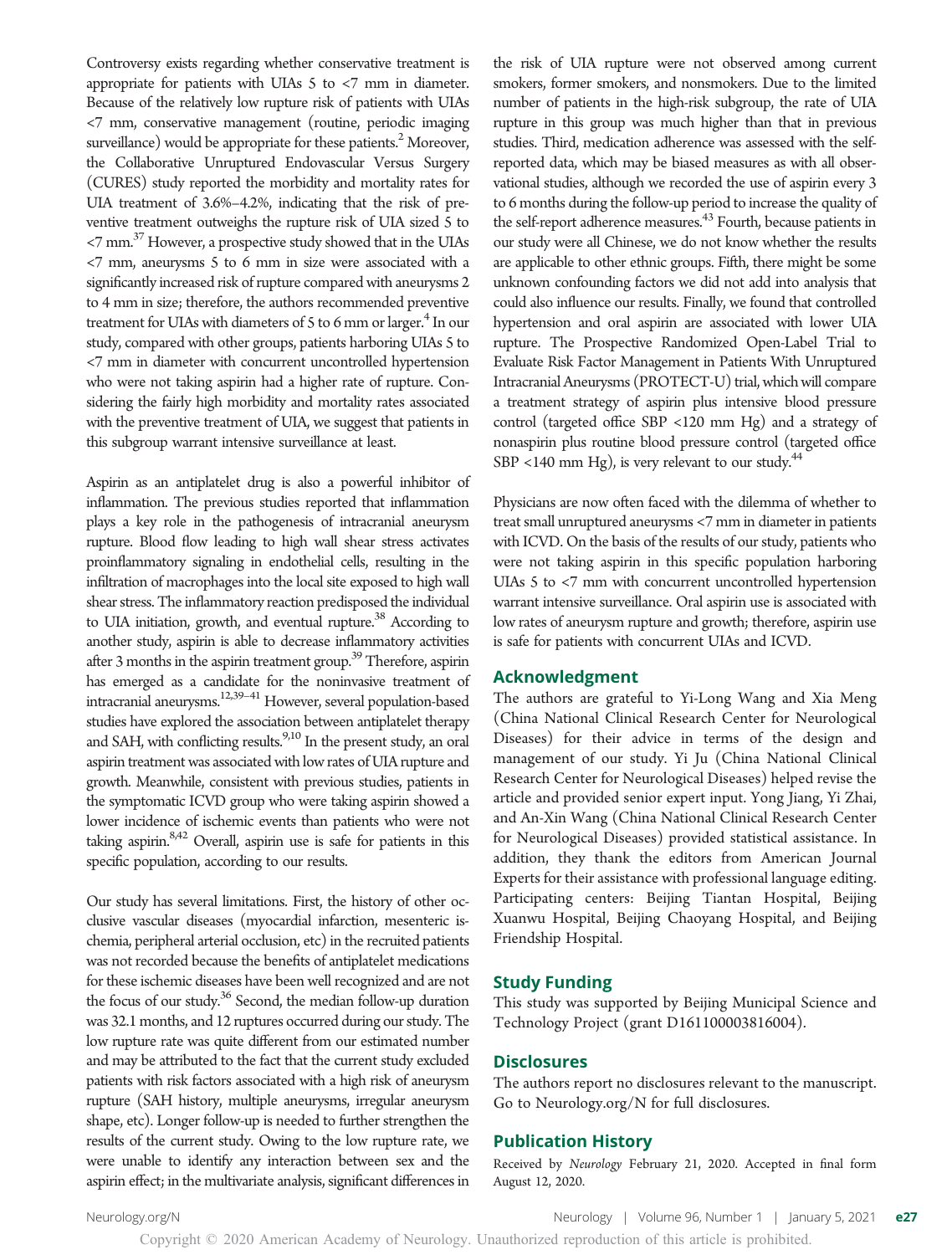#### **Appendix 1 Authors**

| Name                         | Location                                                          | Contribution                                                                                                                                          |
|------------------------------|-------------------------------------------------------------------|-------------------------------------------------------------------------------------------------------------------------------------------------------|
| Jian-<br>Cong<br>Weng,<br>МD | Capital Medical<br>University, Beijing<br>Tiantan Hospital, China | Study concept and design,<br>acquired and analyzed the data,<br>performed statistical analysis,<br>drafted the manuscript for<br>intellectual content |
| Jie<br>Wang,<br>МD           | Capital Medical<br>University, Beijing<br>Tiantan Hospital, China | Acquisition and interpretation of<br>data, critical revision of the<br>manuscript for intellectual<br>content                                         |
| Xin Du,<br>МD                | Capital Medical<br>University, Beijing<br>Anzhen Hospital, China  | Analysis and interpretation of<br>data, critical revision of the<br>manuscript for intellectual<br>content                                            |
| Hao Li,<br>МD                | Capital Medical<br>University, Beijing<br>Tiantan Hospital, China | Analysis and interpretation of<br>data, critical revision of the<br>manuscript for intellectual<br>content                                            |
| Yu-Ming<br>Jiao, MD          | Capital Medical<br>University, Beijing<br>Tiantan Hospital, China | Analysis and interpretation of<br>data, statistical analysis, critical<br>revision of the manuscript for<br>intellectual content                      |
| Wei-Lun<br>Fu, MD            | Capital Medical<br>University, Beijing<br>Tiantan Hospital, China | Acquisition of data, critical<br>revision of the manuscript for<br>intellectual content                                                               |
| Ran<br>Huo, MD               | Capital Medical<br>University, Beijing<br>Tiantan Hospital, China | Acquisition of data, critical<br>revision of the manuscript for<br>intellectual content                                                               |
| Zi-Han<br>Yan, MD            | Capital Medical<br>University, Beijing<br>Tiantan Hospital, China | Acquisition of data, critical<br>revision of the manuscript for<br>intellectual content                                                               |
| Hong-<br>Yuan Xu,<br>МD      | Capital Medical<br>University, Beijing<br>Tiantan Hospital, China | Acquisition of data, critical<br>revision of the manuscript for<br>intellectual content                                                               |
| Shuo<br>Wang,<br>MD          | Capital Medical<br>University, Beijing<br>Tiantan Hospital, China | Analysis and interpretation of<br>data, critical revision of the<br>manuscript for intellectual<br>content                                            |
| Yong<br>Cao, MD              | Capital Medical<br>University, Beijing<br>Tiantan Hospital, China | Design and conceptualized<br>study, revised the manuscript for<br>intellectual content                                                                |
| Ji-Zong<br>Zhao,<br>МD       | Capital Medical<br>University, Beijing<br>Tiantan Hospital, China | Design and conceptualized<br>study, revised the manuscript for<br>intellectual content                                                                |

## **Appendix 2 Coinvestigators**

| <b>Name</b>                 | Location                                                         | Role           | Contribution                                |
|-----------------------------|------------------------------------------------------------------|----------------|---------------------------------------------|
| Zang<br>Liu, MD             | Capital Medical<br>University, Affiliated<br>Friendship Hospital | Coinvestigator | Major role in<br>the acquisition<br>of data |
| Hong-<br>Rui Ma,<br>MD      | Capital Medical<br>University, Beijing<br>Xuanwu Hospital        | Coinvestigator | Major role in<br>the acquisition<br>of data |
| Chao<br>Liang,<br><b>MD</b> | Capital Medical<br>University, Beijing<br>Chaoyang Hospital      | Coinvestigator | Major role in<br>the acquisition<br>of data |

## References

- Zanaty M, Daou B, Chalouhi N, Starke RM, Jabbour P, Hasan D. Evidence that a subset of aneurysms less than 7 mm warrant treatment. J Am Heart Assoc 2016;5:e003936.
- Wiebers DO, Whisnant JP, Huston J III, et al. Unruptured intracranial aneurysms: natural history, clinical outcome, and risks of surgical and endovascular treatment. Lancet 2003;362:103–110.
- 3. Morita A, Kirino T, Hashi K, et al. The natural course of unruptured cerebral aneurysms in a Japanese cohort. N Engl J Med 2012;366:2474–2482.
- 4. Murayama Y, Takao H, Ishibashi T, et al. Risk analysis of unruptured intracranial aneurysms: prospective 10-year cohort study. Stroke 2016;47:365–371.
- 5. Joo SW, Lee SI, Noh SJ, Jeong YG, Kim MS, Jeong YT. What is the significance of a large number of ruptured aneurysms smaller than 7 mm in diameter? J Korean Neurosurg Soc 2009;45:85–89.
- 6. Wang W, Jiang B, Sun H, et al. Prevalence, incidence, and mortality of stroke in China: results from a nationwide population-based survey of 480 687 adults. Circulation 2017;135:759–771.
- Li MH, Chen SW, Li YD, et al. Prevalence of unruptured cerebral aneurysms in Chinese adults aged 35 to 75 years: a cross-sectional study. Ann Intern Med 2013;159: 514–521.
- 8. Wang Y, Wang Y, Zhao X, et al. Clopidogrel with aspirin in acute minor stroke or transient ischemic attack. N Engl J Med 2013;369:11–19.
- Phan K, Moore JM, Griessenauer CJ, Ogilvy CS, Thomas AJ. Aspirin and risk of subarachnoid hemorrhage: systematic review and meta-analysis. Stroke 2017;48: 1210–1217.
- 10. Pottegard A, Garcia Rodriguez LA, Poulsen FR, Hallas J, Gaist D. Antithrombotic drugs and subarachnoid haemorrhage risk: a nationwide case-control study in Denmark. Thromb Haemost 2015;114:1064–1075.
- 11. Zanaty M, Roa JA, Nakagawa D, et al. Aspirin associated with decreased rate of intracranial aneurysm growth. J Neurosurg Epub 2019 Oct 29.
- 12. Hasan DM, Mahaney KB, Brown RD Jr, et al. Aspirin as a promising agent for decreasing incidence of cerebral aneurysm rupture. Stroke 2011;42:3156–3162.
- 13. Greving JP, Wermer MJH, Brown RD, et al. Development of the PHASES score for prediction of risk of rupture of intracranial aneurysms: a pooled analysis of six prospective cohort studies. Lancet Neurol 2014;13:59–66.
- 14. Kissela BM, Sauerbeck L, Woo D, et al. Subarachnoid hemorrhage: a preventable disease with a heritable component. Stroke 2002;33:1321–1326.
- 15. Etminan N, Buchholz BA, Dreier R, et al. Cerebral aneurysms: formation, progression, and developmental chronology. Transl Stroke Res 2014;5:167–173.
- 16. Etminan N, Rinkel GJ. Unruptured intracranial aneurysms: development, rupture and preventive management. Nat Rev Neurol 2016;12:699–713.
- 17. Feigin V, Parag V, Lawes CM, et al. Smoking and elevated blood pressure are the most important risk factors for subarachnoid hemorrhage in the Asia-Pacific region: an overview of 26 cohorts involving 306,620 participants. Stroke 2005;36:1360–1365.
- 18. Nahed BV, DiLuna ML, Morgan T, et al. Hypertension, age, and location predict rupture of small intracranial aneurysms. Neurosurgery 2005;57:676–683.
- 19. Juvela S, Porras M, Poussa K. Natural history of unruptured intracranial aneurysms: probability of and risk factors for aneurysm rupture. J Neurosurg 2000;93:379–387.
- 20. Wiebers DO. Unruptured intracranial aneurysms: risk of rupture and risks of surgical intervention. N Engl J Med 1998;339:1725–1733.
- 21. Korja M, Lehto H, Juvela S. Lifelong rupture risk of intracranial aneurysms depends on risk factors: a prospective Finnish cohort study. Stroke 2014;45:1958–1963.
- 22. Guresir E, Vatter H, Schuss P, et al. Natural history of small unruptured anterior circulation aneurysms: a prospective cohort study. Stroke 2013;44:3027–3031.
- 23. Can A, Castro VM, Ozdemir YH, et al. Alcohol consumption and aneurysmal subarachnoid hemorrhage. Transl Stroke Res 2018;9:13–19.
- 24. Juvela S. Growth and rupture of unruptured intracranial aneurysms. J Neurosurg 2018;131:843–851.
- 25. Sonobe M, Yamazaki T, Yonekura M, Kikuchi H. Small unruptured intracranial aneurysm verification study: SUAVe study, Japan. Stroke 2010;41:1969–1977.
- 26. Leary MC, Saver JL. Annual incidence of first silent stroke in the United States: a preliminary estimate. Cerebrovasc Dis 2003;16:280–285.
- 27. Wu S, Wu B, Liu M, et al. Stroke in China: advances and challenges in epidemiology, prevention, and management. Lancet Neurol 2019;18:394–405.
- 28. Malhotra A, Wu X, Forman HP, et al. Growth and rupture risk of small unruptured intracranial aneurysms: a systematic review. Ann Intern Med 2017;167:26–33.
- 29. Chien A, Liang F, Sayre J, Salamon N, Villablanca P, Vinuela F. Enlargement of small, asymptomatic, unruptured intracranial aneurysms in patients with no history of subarachnoid hemorrhage: the different factors related to the growth of single and multiple aneurysms. J Neurosurg 2013;119:190–197.
- 30. Cao Y, Nishihara R, Wu K, et al. Population-wide impact of long-term use of aspirin and the risk for cancer. Jama Oncol 2016;2:762–769.
- 31. Cochrane J, Chen H, Conigrave KM, Hao W. Alcohol use in China. Alcohol 2003;38: 537–542.
- 32. Whelton PK, Carey RM, Aronow WS, et al. 2017 ACC/AHA/AAPA/ABC/ACPM/ AGS/APhA/ASH/ASPC/NMA/PCNA guideline for the prevention, detection, evaluation, and management of high blood pressure in adults: a report of the American College of Cardiology/American Heart Association Task Force on Clinical Practice Guidelines. J Am Coll Cardiol 2018;71:e127–e248.
- 33. Backes D, Vergouwen MD, Tiel Groenestege AT, et al. PHASES score for prediction of intracranial aneurysm growth. Stroke 2015;46:1221–1226.
- 34. Zylkowski J, Kunert P, Jaworski M, Rosiak G, Marchel A, Rowinski O. Changes of size and shape of small, unruptured intracranial aneurysms in repeated computed